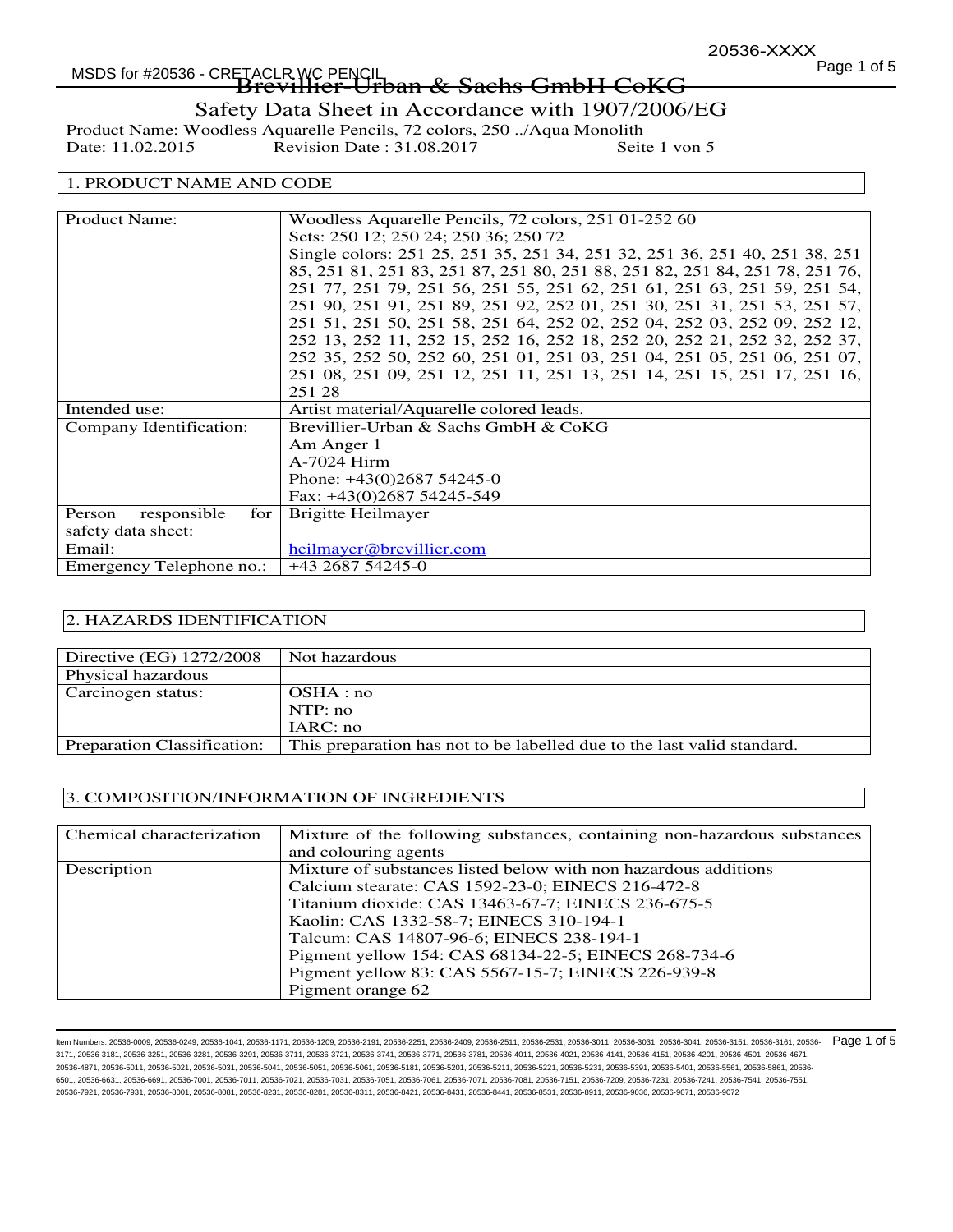## MSDS for #20536 - CRETACLR WC PENCIL CORPORATION AT THE CONTROL CONTROL Page 2 of 5 -TACLR.WC PENGIL<br>Brevillier-Urban & Sachs GmbH CoKG Safety Data Sheet in Accordance with 1907/2006/EG Product Name: Woodless Aquarelle Pencils, 72 colors, 250 ../Aqua Monolith Revision Date : 31.08.2017 Seite 2 von 5 Pigment green 7: CAS 1328-53-6; EINECS 215-524-7 Pigment blue: CAS 147-14-8; EINECS 205-685-1 Pigment black 11: CAS 1317-61-9 Carbon black: CAS 1333-86-4; EINECS 215-609-9 Pigment red 101: CAS 1309-37-1; EINECS 215-168-2 Pigment yellow 42: CAS 20344-49-4; EINECS 243-746-4 Pigment blue 29: CAS 101357-30-6; EINECS 309-928-3

|                      | Pigment violet 19: CAS 112-02-7; EINECS 203-928-6      |
|----------------------|--------------------------------------------------------|
|                      | Pigment red 254: CAS 84632-65-5; EINECS 402-400-4      |
|                      | Calcium carbonate: CAS 1317-65-3; EINECS 215-279-6     |
|                      | Graphite: CAS 999999-99-4; EINECS 310-127-6            |
|                      | Pigment yellow 3: CAS 6486-23-3; EINECS 229-355-1      |
|                      | Pigment red 179                                        |
|                      | Pigment red violet 19: CAS 1047-16-1; EINECS 213-879-2 |
|                      | Pigment red 112: CAS 6535-46-2; EINECS 229-440-3       |
|                      | Pigment red 122: CAS 980-26-7; EINECS 213-561-3        |
|                      | Polyethylene glycol: CAS 25322-68-3; EINECS 500-038-2  |
|                      | Sodium carboxymethylcellulose                          |
| Dangerous components | None                                                   |
|                      |                                                        |

### 4. FIRST AID MEASURES

| First Aid           |                                                                  |
|---------------------|------------------------------------------------------------------|
| <b>Skin Contact</b> | Remove any contaminated clothing. Wash with soap & flowing       |
|                     | water for 15 minutes. If irritation occurs consult a physician.  |
| Eye Contact         | Irrigate with a suitable eye solution or water for ten minutes – |
|                     | obtain medical attention.                                        |
| Inhalation          |                                                                  |
| Ingestion           | Give plenty to drink if ingestion is suspected. DO NOT induce    |
|                     | vomiting and consult a physician.                                |

### 5. FIRE-FIGHTING MEASURES

| Hazard                     | Explosive Limits: none                                                   |
|----------------------------|--------------------------------------------------------------------------|
| <b>Extinguishing Media</b> | Alcohol resistance foam, water spray or fog. Dry chemical powder, carbon |
|                            | dioxide, sand or earth may be used for small fires only.                 |
| Media to avoid             |                                                                          |
| <b>Hazardous</b>           | Carbon Monoxide (co) can from with incomplete combustion.                |
| Combustion                 | Some Oxides of Nitrogen (NOx) and Sulphur (SOx) could be formed.         |
| <b>Products</b>            | Complete combustion will yield primarily Carbon Dioxide (CO2) and        |
|                            | Water.                                                                   |
| Protective                 | Fire fighters should wear proper protective equipment and selfcontained  |
| Equipment                  | breathing apparatus with full face-piece                                 |
| Additional                 | Move exposed containers from fire area if it can be done without risk.   |

ltem Numbers: 20536-0009, 20536-0249, 20536-1041, 20536-1171, 20536-1209, 20536-2191, 20536-2531, 20536-2531, 20536-2511, 20536-3011, 20536-3031, 20536-3031, 20536-3041, 20536-3151, 20536-3161, 20536-3041, 20536-3041, 2053 3171, 20536-3181, 20536-3251, 20536-3281, 20536-3291, 20536-3711, 20536-3721, 20536-3741, 20536-3771, 20536-3781, 20536-4011, 20536-4021, 20536-4141, 20536-4151, 20536-4201, 20536-4501, 20536-4671, 20536-4871, 20536-5011, 20536-5021, 20536-5031, 20536-5041, 20536-5051, 20536-5061, 20536-5181, 20536-5201, 20536-5211, 20536-5221, 20536-5231, 20536-5391, 20536-5401, 20536-5561, 20536-5861, 20536- 6501, 20536-6631, 20536-6691, 20536-7001, 20536-7011, 20536-7031, 20536-7051, 20536-7051, 20536-7071, 20536-7081, 20536-7151, 20536-7209, 20536-7231, 20536-7241, 20536-7541, 20536-7551, 20536-7921, 20536-7931, 20536-8001, 20536-8081, 20536-8231, 20536-8281, 20536-8311, 20536-8421, 20536-8431, 20536-8441, 20536-8531, 20536-8911, 20536-9036, 20536-9071, 20536-9072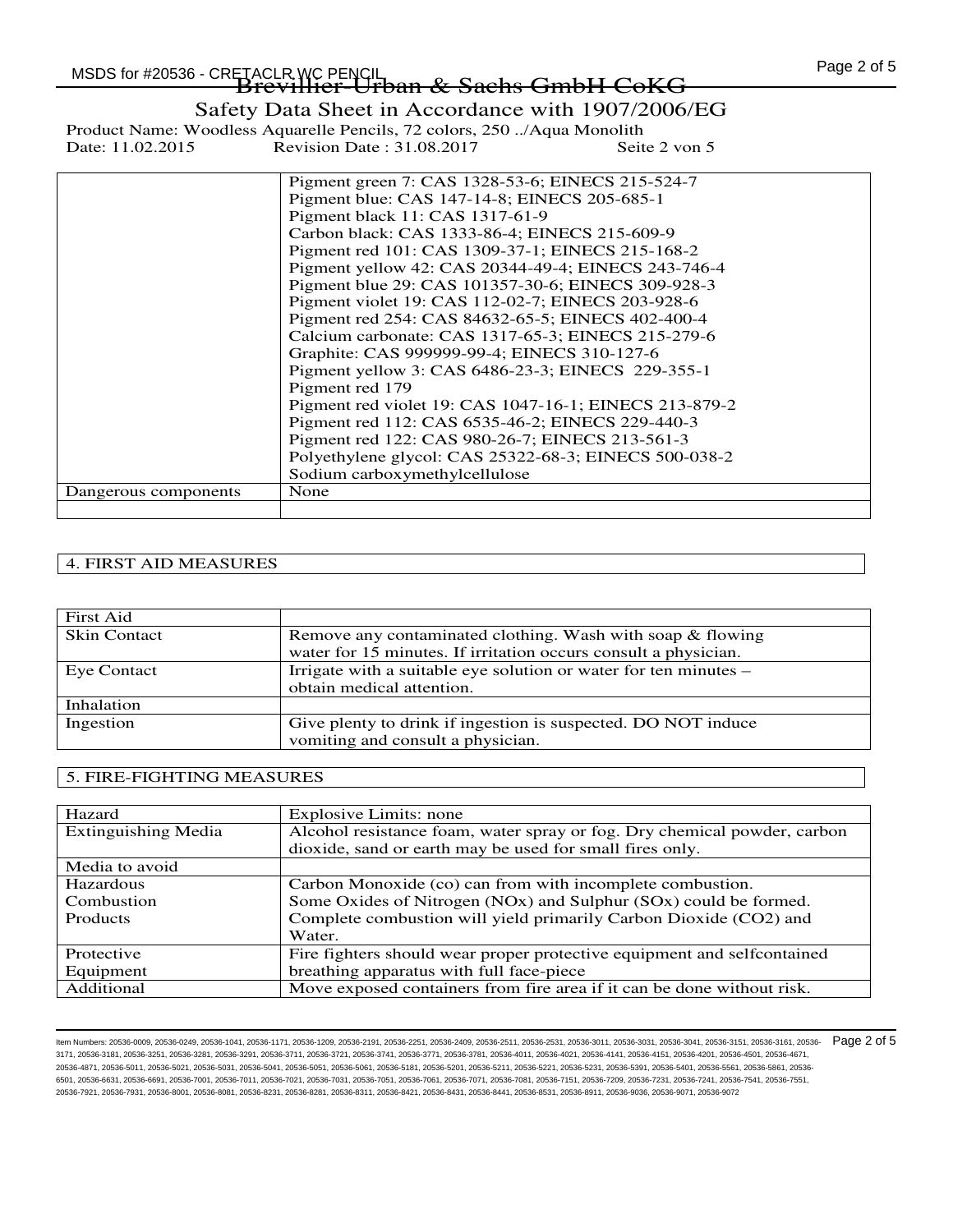# MSDS for #20536 - CRETACLR WC PENCIL CORPORATION AT THE CONTROL RAGE 3 of 5

-TACLR.WC PENGIL<br>Brevillier-Urban & Sachs GmbH CoKG

Safety Data Sheet in Accordance with 1907/2006/EG

Product Name: Woodless Aquarelle Pencils, 72 colors, 250 ../Aqua Monolith<br>Date: 11.02.2015 Revision Date : 31.08.2017 Seit Revision Date : 31.08.2017 Seite 3 von 5

Information Use water to keep fire-exposed containers cool.

### 6. ACCIDENTAL RELEASE MEASURES

| Personal      | Avoid contact with skin and eyes.                                         |
|---------------|---------------------------------------------------------------------------|
| Precautions   |                                                                           |
| Environmental | Prevent contamination of soil and water.                                  |
| Precautions   | Refer to Sections 8.0 and 13.0 for additional information on Exposure and |
|               | Disposal.                                                                 |

### 7. HANDLING AND STORAGE

| Handling | Avoid contact with eyes, skin and clothing, avoid ingestion and inhalation. |
|----------|-----------------------------------------------------------------------------|
| Storage  | Keep away from direct sunlight and other sources of heat. Keep away         |
|          | from oxidizing agents. Do not smoke in storage areas.                       |
| Product  | Do not empty into drains.                                                   |
|          | Store at $25^{\circ}$ C under dry conditions.                               |

### 8. EXPOSURE CONTROLS/PERSONAL PROTECTION

| <b>Exposure Limit Values</b>  | Not available                                 |
|-------------------------------|-----------------------------------------------|
| Exposure control              | Not available                                 |
| Personal Protection           |                                               |
| <b>Hand Protection</b>        |                                               |
| Eye Protection                |                                               |
| <b>Skin Protection</b>        |                                               |
| Additional                    | Do not permit smoking whilst product is used. |
| <b>Environmental Exposure</b> | See Section 12 for detailed information       |

### 9. PHYSIKAL AND CHEMICAL PROPERTIES

| <b>Odour Ethereal Appearance</b> | Colored solid                                 |
|----------------------------------|-----------------------------------------------|
| Colour                           | As per color                                  |
| Ph Value                         | Not applicable                                |
| <b>Boiling Point /Range</b>      | Not applicable                                |
| <b>Flash Point</b>               | Not applicable                                |
| Auto-ignition                    |                                               |
| <b>Explosive Properties</b>      | This preparation is not considered explosive. |
| Explosive Limits :               | Not applicable                                |
| Vapour Pressure                  | None                                          |
| <b>Relative Density</b>          |                                               |
| Solubility                       | Dispersible                                   |
| Viscosity                        | Not applicable                                |

ltem Numbers: 20536-0009, 20536-0249, 20536-1041, 20536-1171, 20536-1209, 20536-2191, 20536-2531, 20536-2531, 20536-2511, 20536-3011, 20536-3031, 20536-3031, 20536-3041, 20536-3151, 20536-3161, 20536-3041, 20536-3041, 2053 3171, 20536-3181, 20536-3251, 20536-3281, 20536-3291, 20536-3711, 20536-3721, 20536-3741, 20536-3771, 20536-3781, 20536-4011, 20536-4021, 20536-4141, 20536-4151, 20536-4201, 20536-4501, 20536-4671, 20536-4871, 20536-5011, 20536-5021, 20536-5031, 20536-5041, 20536-5051, 20536-5061, 20536-5181, 20536-5201, 20536-5211, 20536-5221, 20536-5231, 20536-5391, 20536-5401, 20536-5561, 20536-5861, 20536- 6501, 20536-6631, 20536-6691, 20536-7001, 20536-7011, 20536-7021, 20536-7031, 20536-7061, 20536-7071, 20536-7281, 20536-7209, 20536-7230, 20536-7241, 20536-7241, 20536-7241, 20536-7551, 20536-7921, 20536-7931, 20536-8001, 20536-8081, 20536-8231, 20536-8281, 20536-8311, 20536-8421, 20536-8431, 20536-8441, 20536-8531, 20536-8911, 20536-9036, 20536-9071, 20536-9072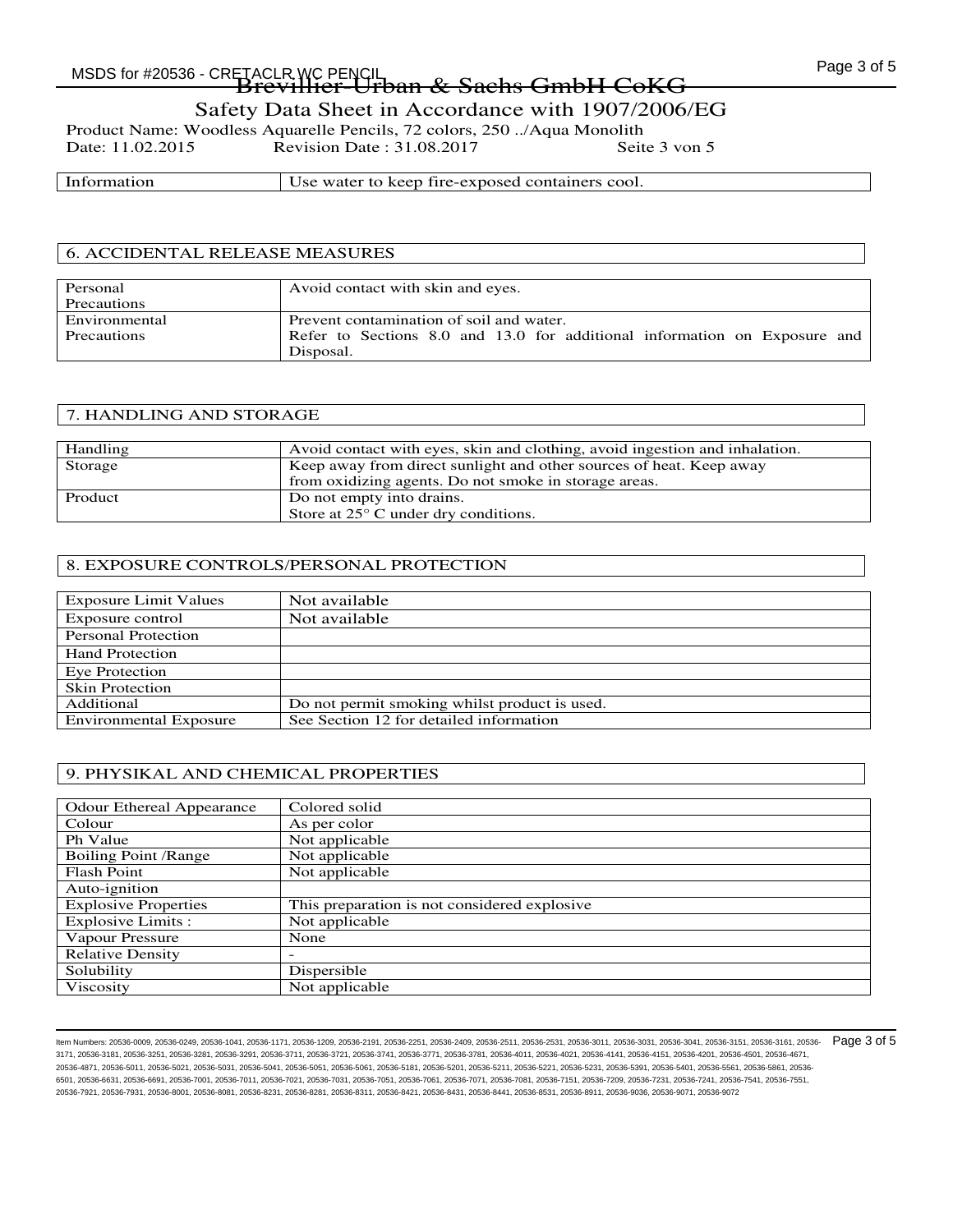# -TACLR.WC PENGIL<br>Brevillier-Urban & Sachs GmbH CoKG

Safety Data Sheet in Accordance with 1907/2006/EG

Product Name: Woodless Aquarelle Pencils, 72 colors, 250 ../Aqua Monolith Revision Date : 31.08.2017 Seite 4 von 5

Water Solubility Dispersible

### 10. STABILITY AND REACTIVITY

| Conditions to Avoid     | Considered a Stable Product.                                                                                     |
|-------------------------|------------------------------------------------------------------------------------------------------------------|
| Materials to Avoid      | Can also react with acid chlorides, acid anhydrides.                                                             |
| Hazardous Decomposition | May give of irritant / toxic fumes if involved in a fire. Primarily forms oxides of<br>carbon during combustion. |

### 11. TOXIOLOGICAL INFORMATION

| <b>Acute Effects</b> | Eyes may cause Lacrimation, Redness, Pain, Blurred Vision<br>Ingestion may cause abdominal Pain, Sore Throat, Drowsiness, Headache |
|----------------------|------------------------------------------------------------------------------------------------------------------------------------|
| Target Organ Effects | Sensitisation Allergic skin reaction / dermatitis could occur with misuse of this<br>preparation.                                  |

### 12. ECOLOGICAL INFORMATION

| Ecotoxicity                   | Not applicable |
|-------------------------------|----------------|
| Mobility                      | Not applicable |
| Persistence and Degradability | Biodegradable  |
| Bio accumulative potential    | Not applicable |
| Other Adverse effects         | Not applicable |

### 13. DISPOSAL CONSIDERATIONS

Dispose of spilled material and containers in accordance with State and Local regulations for waste. State or Local regulations are complex and subject to change so should be consulted by the owner of the waste prior to disposal.

### 14. TRANSPORT INFORMATION

| UN No:                       |                                                         |
|------------------------------|---------------------------------------------------------|
| <b>Proper Shipping Name:</b> |                                                         |
| ADR, IATA, IMDG              | Not classified as dangerous in the meaning of transport |

### 15. REGULATORY INFORMATION

| <b>Hazard Symbol</b> | None |
|----------------------|------|
| -H-phrases           | None |
| -P-Phrases           | None |
|                      |      |
|                      |      |

ltem Numbers: 20536-0009, 20536-0249, 20536-1041, 20536-1171, 20536-1209, 20536-2191, 20536-2531, 20536-2531, 20536-2511, 20536-3011, 20536-3031, 20536-3031, 20536-3041, 20536-3151, 20536-3161, 20536-304 (DT 5 3171, 20536-3181, 20536-3251, 20536-3281, 20536-3291, 20536-3711, 20536-3721, 20536-3741, 20536-3771, 20536-3781, 20536-4011, 20536-4021, 20536-4141, 20536-4151, 20536-4201, 20536-4501, 20536-4671, 20536-4871, 20536-5011, 20536-5021, 20536-5031, 20536-5041, 20536-5051, 20536-5061, 20536-5181, 20536-5201, 20536-5211, 20536-5221, 20536-5231, 20536-5391, 20536-5401, 20536-5561, 20536-5861, 20536- 6501, 20536-6631, 20536-6691, 20536-7001, 20536-7011, 20536-7021, 20536-7031, 20536-7061, 20536-7071, 20536-7281, 20536-7209, 20536-7230, 20536-7241, 20536-7241, 20536-7241, 20536-7551, 20536-7921, 20536-7931, 20536-8001, 20536-8081, 20536-8231, 20536-8281, 20536-8311, 20536-8421, 20536-8431, 20536-8441, 20536-8531, 20536-8911, 20536-9036, 20536-9071, 20536-9072